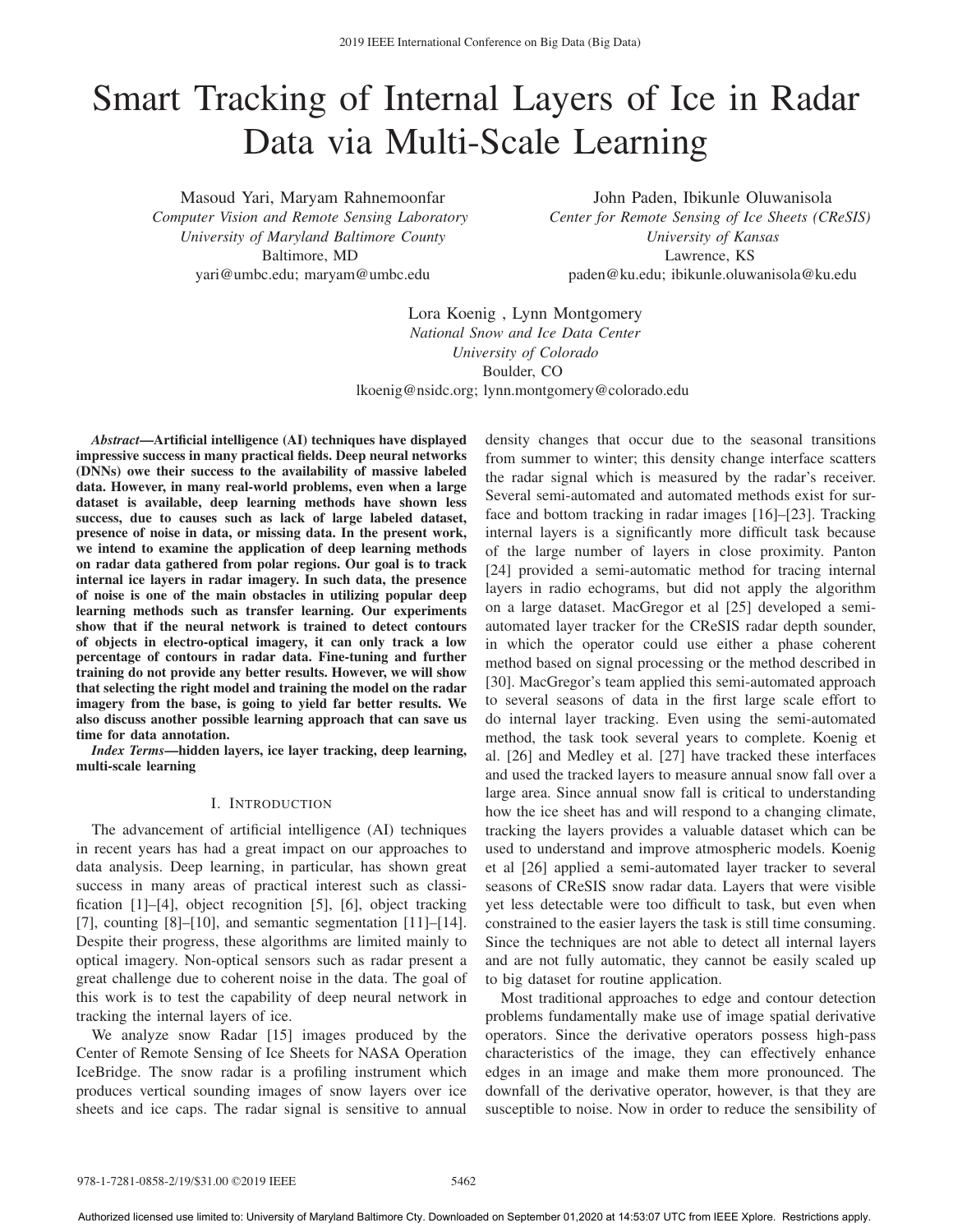derivative operators to noise, one can employ regularization filters, such as a Gaussian filter. Traditional edge detectors, such as canny [28] and the Marr-Hildretch [29], are prime examples of edge detectors that combine regularization with derivative operators. Such methods can generate edge maps in different spatial scales as they apply different bandwidths. Consequently, in large scales, the edge maps tend to capture the low frequency characteristics and global information, while being less sensitive to noise. However, in smaller scales, they are more sensitive to noise as the edge maps tend to capture details of an image or high frequency information.

Pioneer learning based methods utilize supervised models with hand-crafted features. We refer the reader to [30] and references therein.

In this article we experiment with a deep learning technique that has shown great success in other areas of computer vision. We are particularly interested in Holistically-Nested Edge Detection (HED) models, introduced in [31]. We will discuss this in more details in Section II. The basic framework of HED is the same as VGGNet architecture, and it uses the parameter of VGGNet trained on the ImageNet dataset. One difference between the two architectures is that HED does not use the final fully convolution layers. This will allow us to use various sizes images for our training. However, the fundamental difference of HED, with regard to its architecture, is that it introduces the so-called side-outputs which are outputs of some intermediate layers. During training, it uses the side-outputs of five convolutional layers, and a fusion output. The latter, which is generated by fusing the five sideoutputs, provides the final predictions of the model. In the next section we will describe the mathematical foundation of the multi-scale learning. In section III, and IV we will describe the experimental results and evaluation of our results and finally we draw the conclusion in section IV.

### II. METHOD

We denote the original data in our training dataset by  $X = \{X_n : n = 1...N\}$ , where N is the size of the dataset; we also denote the corresponding boundary data by  $Y = \{Y_n : n = 1...N\}$ . The HED model pulls out M side-outputs by  $Y_n^{(m)}$  for  $m = 1...M$ , and a final output of the weighted-fusion layer, denoted by  $Y_n$ . The model<br>includes M image-level loss function at each side-output layer includes M image-level loss function at each side-output layer, dentoed by  $\ell_m$  for side-output m, and a loss function at the fusion layer dented by  $\ell_s$ . We denote all parameters of the fusion layer, dented by  $\ell_f$ . We denote all parameters of the classifier associated with the  $m^{th}$  side-output by  $\theta$ . Then the classifier associated with the  $m^{th}$  side-output by  $\theta_m$ . Then the loss function  $\ell_m$  is defined as a class-balanced cross-entropy<br>function as in equation 1 function as in equation 1

$$
\ell_m = \ell_m(\theta_0, \theta_m) = -\beta \sum_{j \in Y^+} logPr(y_j = 1 | X; \theta_0, \theta_m)
$$

$$
- (1 - \beta) \sum_{j \in Y_-} logPr(y_j = 0 | X; \theta_0, \theta_m), \quad (1)
$$

where  $\theta_0$  represents all other standard network layer parameters,  $Y_$  and  $Y_+$  are the edge and non-edge labels respectively and  $\beta = |Y_-|/|Y|$ . The loss function for the final fusion layer is defined by

l

$$
f(\theta, w) = CE(Y, Y), \tag{2}
$$

where  $CE$  is a cross-entropy loss function that measures dissimilarities of the fused prediction and the ground truth label;  $\theta = (\theta_0, \theta_1, \dots, \theta_m)$ , and  $w = (w_1, \dots, w_m)$  represents the fusion weights. Putting everything together, the goal is to minimize the following objective function via standard (backpropagation) stochastic gradient descent:

$$
(\theta, w)^* = \operatorname{argmin}\left(\ell_f + \sum_{m=1}^M \ell_m\right) \tag{3}
$$

We use a mini-batch gradient descent that computes the gradient of the cost function with respect to the parameters  $\theta$ for the entire training dataset:  $\theta = \theta - \eta \nabla_{\theta} \mathcal{L}(\theta, x^I, y^I)$  Here we used the symbol  $\theta$  for all parameters. This minimization approach is based on Nesterov accelerated gradient technique as discussed in [32]:

$$
v_t = \mu v_{t-1} + \eta \nabla_{\theta} \mathcal{L}(\theta_{t-1} - \mu v_{t-1}),
$$
  
\n
$$
\theta_t = \theta_{t-1} - v_t
$$
\n(4)

where  $\mu \in [0, 1]$  is the momentum and  $\eta > 0$  is the learning rate, see [32].

Input images are not resized for training or testing. Since we get the side-ouputs right before applying the max pooling, the size of the first output matches with the original input size. But after applying the max pooling in the step, the second side-output is half the size of the first side-output; likewise, each subsequent side-output is going to be half the size of the previous side-output. Therefore, each side-output is generated at a different scale.

#### III. EXPERIMENTAL RESULTS

Our labeled data set of ice radar imagery, ICE2012 consists of 2360 train images and 260 test images. In the training process, we have used the following parameters  $\gamma = 0.1$ , learning rate  $\eta = 10^{-6}$  and the momentum  $\mu = 0.9$  (see [33]). We have also used weight decay rate of  $2 \times 10^{-4}$ .

We present the results of three successful experiments that we carried out:

- 1) transferred VGG16 parameters, continued training on BSDS500 with augmentation (for instance, see Fig.1)
- 2) train the model on ICE2012 with a normal distribution initialization (for instance, see Fig.1)
- 3) train the model on synthetic ice dataset (SYNT ICE)

In the first experiment, we trained the network on BSDS500 data and its augmentation. The model initialization was based on VGGNet which was trained on ImageNet. We used the same hyper parameters as used in [31] and trained for 10 epochs. We achieved almost the same accuracy as the authors on BSDS test set. Then we applied the trained model on our test data. We used a similar approach for evaluation of our results as in [31]. As shown in Fig.1b the results are not very impressive.

Authorized licensed use limited to: University of Maryland Baltimore Cty. Downloaded on September 01,2020 at 14:53:07 UTC from IEEE Xplore. Restrictions apply.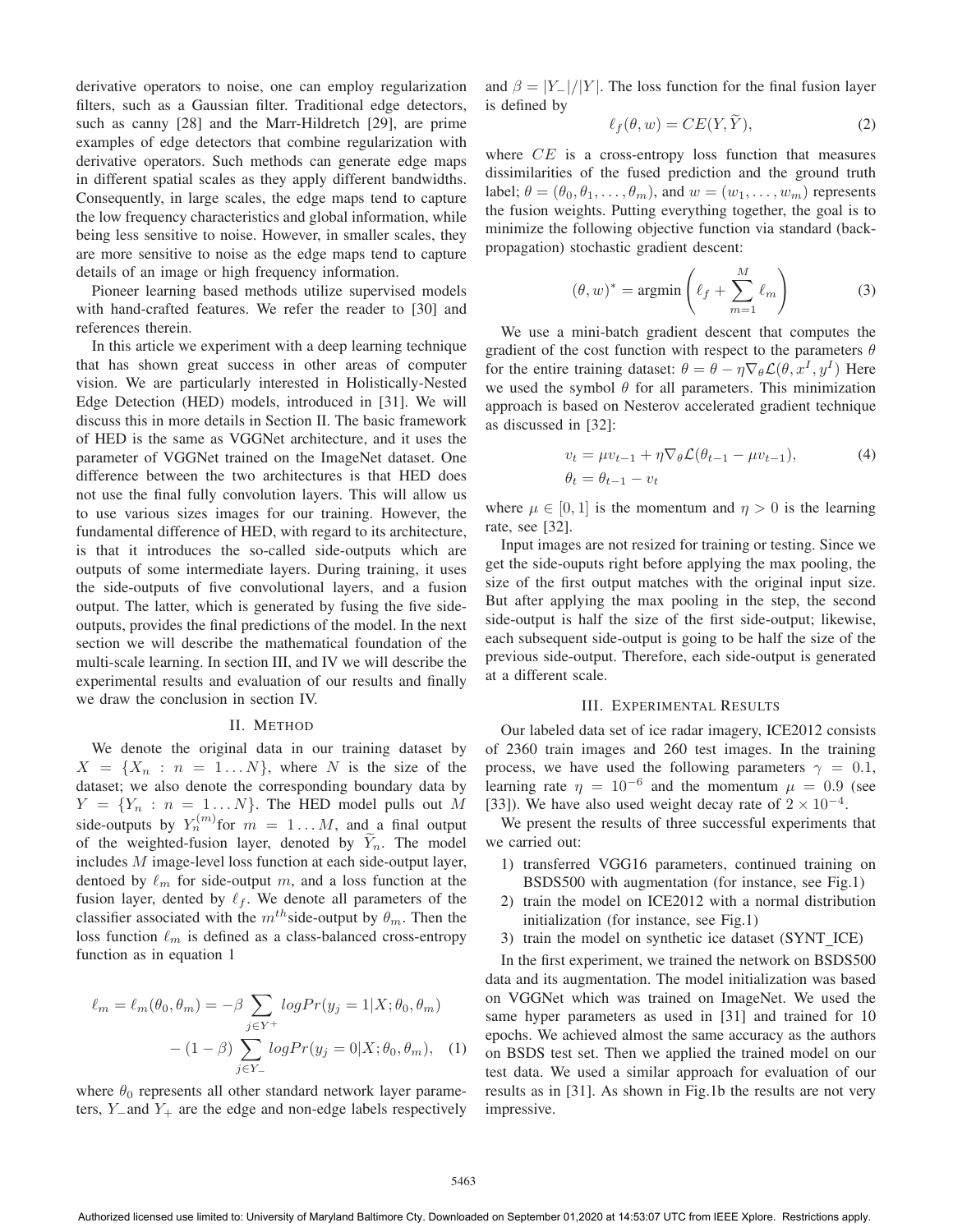

Fig. 1. (a) The original image. (b) The result of training on augmented BSDS500. (c) The result of training on synthetic data. (d) The result of training from scratch on ICE2012. (e) Human labeled edges.



Fig. 2. The test result of the model trained on ICE2012: (a) the original Image (b) the prediction result (c) the non-maximal suppression result (d) the ground Truth.

We argue that the presence of noise in radar imagery, such as our data; makes it almost impossible to use transfer learning methods to detect the edges in our dataset. Fig.1b shows the output of the HED model which is trained on BSDS500 with VGGNet initialization. We trained HED on BSDS500 to achieve the same accuracy as the authors in [31]. However, as one can see in Fig.1b, the results are not good. The quantitative results are presented in Table I. we did further experiments with transfer learning techniques, but all of them failed to converge. For instance, we transferred VGG16 parameters and continued training on our own dataset, ICE2012. In another experiment , we transferred VGGNet parameters, continued training on BSDS500 with augmentation, and continued training it further on ICE2012. Both experiments failed to converge. In fact both algorithms diverged in very early stages. This is due to the presence of noise in images.

The second experiment produced a relatively better result. We trained the model on a synthetic data set of 1000 images.

The synthetic dataset uses a simple linear superposition radar model for the scattering. Each image is produced using a layer thickness model generated with a smoothed Gaussian random process. The thicknesses are summed one of on top of another starting from a flat surface. Each layer is created by summing the contribution of 100 complex (magnitude and phase) randomized targets spread slightly in range to create thickness to the layer. The slight spreading in range is generated from an exponential distribution to simulate the backscatter fall-off from each layer as a function of incidence angle. The signal power of each layer follows an exponentially decay with depth so that deeper layers have weaker signals. The simulator has not been tuned to match the actual snow radar data statistics, but these preliminary results demonstrate that if we can generate more synthetic data with a more complicated noise generator which better matches the snow radar data, we should be able to achieve much better results. This is a subject of our future work.

The third experiment is conducted on our real dataset, ICE2012, with a random initialization. We notice a considerable improvement in our results. Fig.1 d,e show a sample data and the manually annotated ground truth contours side by side of the results of our three experiments. The evaluation results for approach1 through 3 are summarized in Table I.

As discussed in some other resent works, in fact, deep learning models are unstable in the presence of noise. We can witness the same phenomena once again in our experiments. As shown in Table I, training from scratch provides much better results even with respect to the human labeling.

In Fig.II, the original image has different layers, but only 3 top layers are annotated in the ground truth image. With our training strategy, our model has been able to detect 5 layers.

As it was pointed out in the previous sections, HED model produces side outputs in different scales. Fig.3 shows all side outputs of the model and the final fusion for two data. It is apparent that the first side outputs contain more details of the image while the later side outputs project the general structure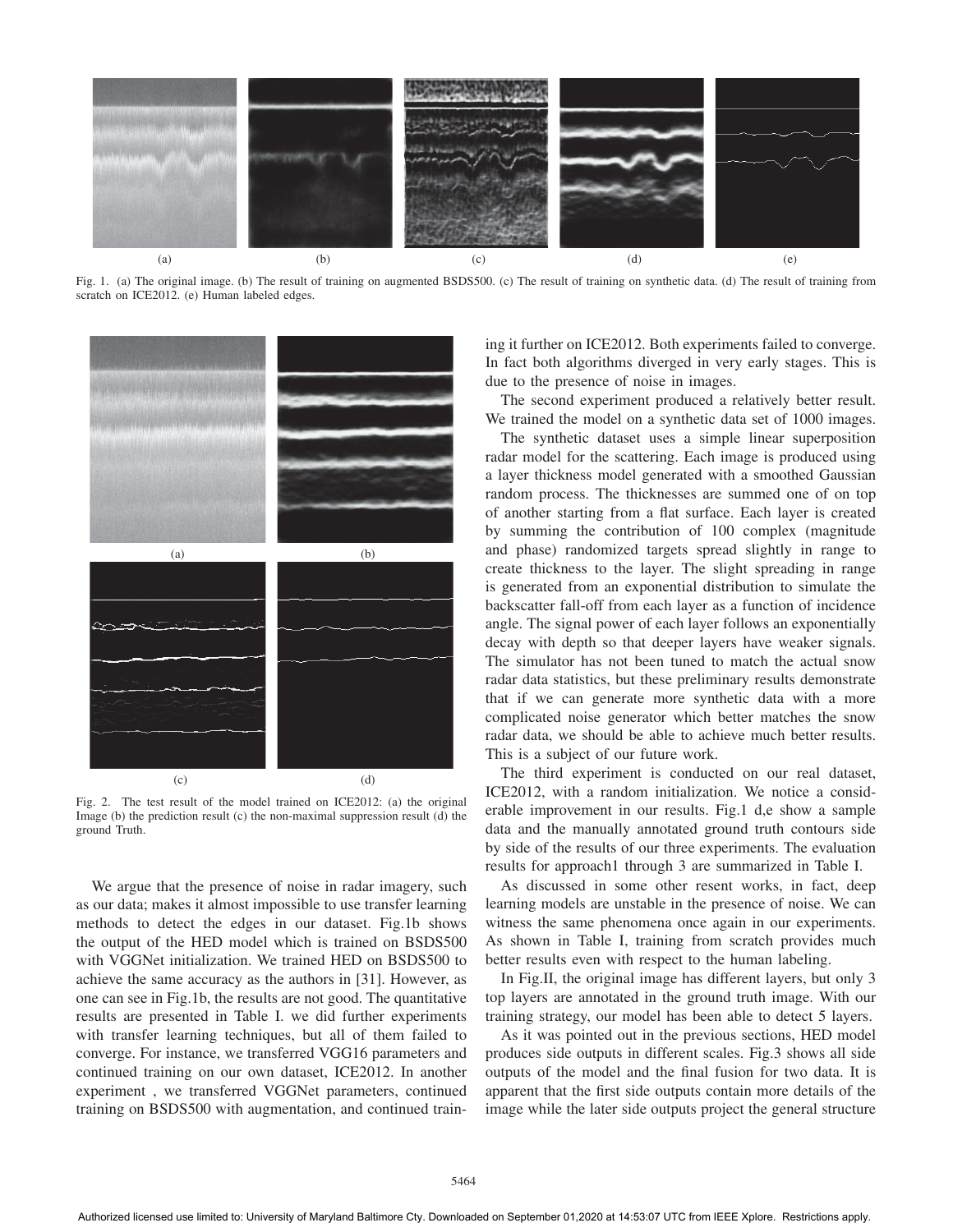

Fig. 3. Form left to right: the first image is the original image. The second image is the first side output which is the same size of the image. The third image is the second side output which is half the size of the first side-output; likewise the third side-output is half the size of the second output, which is the fourth image, so on. The utmost right image is the fusion of the five side-outputs.



Fig. 4. The test result of the model trained on ICE2012: (a) the original with sharper fluctuations in the layer boundaries (b) the prediction result (c) the non-maximal suppression result (d) the ground-truth.

of the image.

Fig.4 provides a sample of an image with more fluctuations in the layer boundaries. Comparing to the human level detection, our result shows more layers; thus, it is more accurate.

As one further example of how well the model works in the case of images that contain many internal layers, we have included another sample of our results in Fig.7. The original image contains many layer data. Towards the bottom of the image, the human label annotation has missed some layer information, particularly, it has detected only some parts of one of the layers. However in our case, the model has been able to detect more layers than the human annotation; but it has failed to predict the very last bottom layer.

# IV. EVALUATION

We tested our model on 260 images. The first column in Table I presents the results for transfer learning in which the model is trained on BSDS, and tested on our test set. The second column shows the result of the model trained on the synthetic ice data, and tested on our test dataset. The final column shows the result of the train model on real data ICE2012, and tested on our test dataset.

Here we report three different quantities for an algorithm; the Optimal Dataset Scale (ODS) or best F-measure on the dataset for a fixed scale, the Optimal Image Scale (OIS) or aggregate F-measure on the dataset for the best scale in each image, and the Average Precision (AP) on the full recall range (equivalently, the area under the precision-recall curve), see [34].

Authorized licensed use limited to: University of Maryland Baltimore Cty. Downloaded on September 01,2020 at 14:53:07 UTC from IEEE Xplore. Restrictions apply.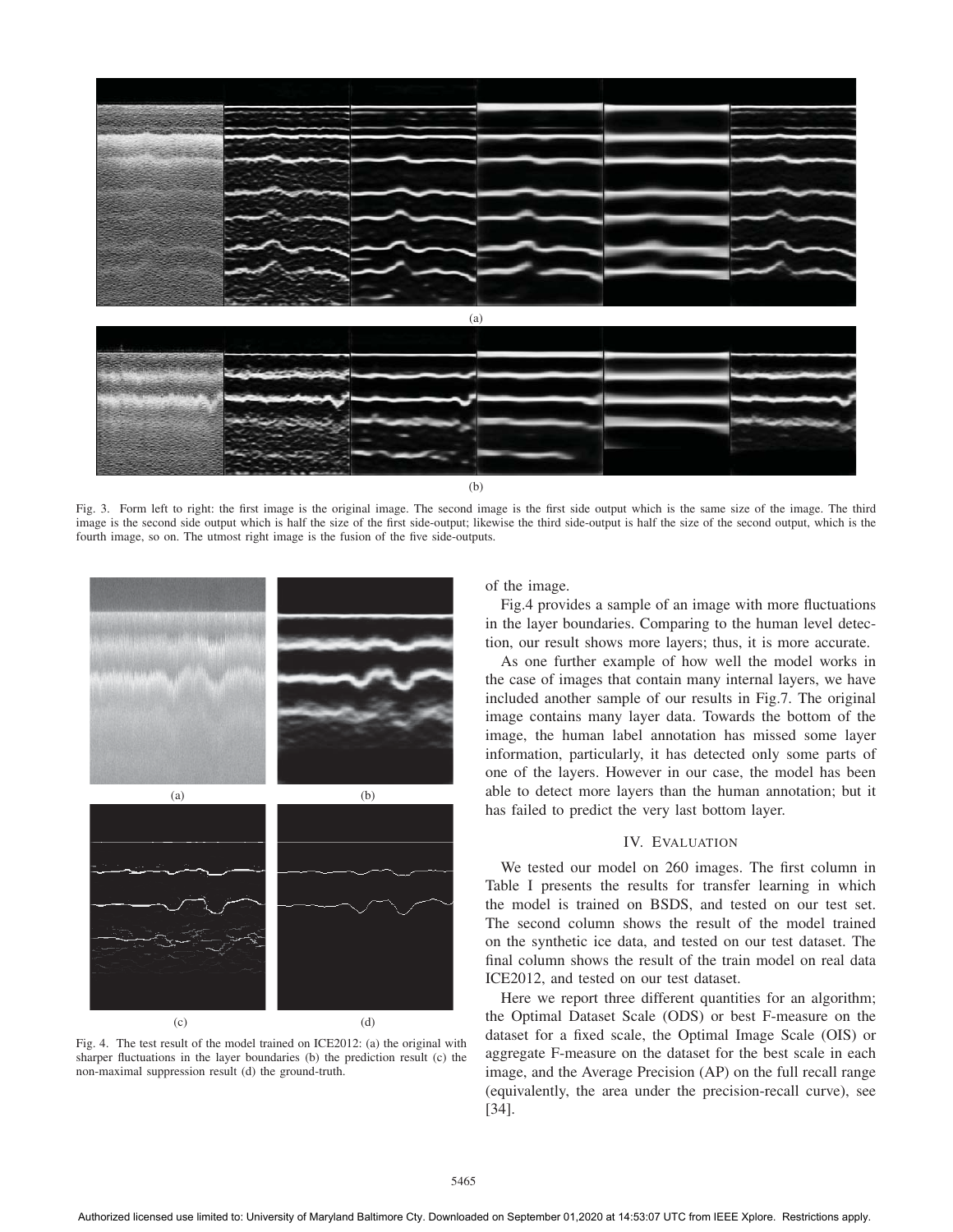|                                                 | TABLE I |  |  |
|-------------------------------------------------|---------|--|--|
| <b>EVALUATION RESULTS FOR THE TEST DATA SET</b> |         |  |  |

|        | Transfer learning: Trained on BSDS    | Trained on synthetic data tested on ice | Our Results                        |
|--------|---------------------------------------|-----------------------------------------|------------------------------------|
| Side 1 | $ODS=0.130$ $OIS=0.111$ $AP=0.073$    | $ODS=0.175$ $OIS=0.173$ $AP=0.123$      | $ODS=0.320$ $OIS=0.465$ $AP=0.261$ |
| Side 2 | $ODS=0.162$ $OIS=0.186$ $AP=0.082$    | $ODS=0.415$ $OIS=0.503$ $AP=0.234$      | $ODS=0.763$ $OIS=0.779$ $AP=0.760$ |
| Side 3 | ODS= $0.199$ OIS= $0.202$ AP= $0.075$ | $ODS=0.614$ $OIS=0.628$ $AP=0.491$      | $ODS=0.796$ $OIS=0.824$ $AP=0.786$ |
| Side 4 | $ODS=0.170$ $OIS=0.196$ $AP=0.055$    | $ODS=0.385$ $OIS=0.382$ $AP=0.206$      | $ODS=0.732$ $OIS=0.769$ $AP=0.645$ |
| Side 5 | $ODS=0.276$ $OIS=0.295$ $AP=0.138$    | $ODS=0.448$ $OIS=0.496$ $AP=0.364$      | ODS=0.512 OIS=0.572 AP=0.399       |
| Fuse   | $ODS=0.139$ $OIS=0.164$ $AP=0.040$    | $ODS=0.292$ $OIS=0.379$ $AP=0.217$      | $ODS=0.815$ $OIS=0.854$ AP=0.815   |



Fig. 5. Precision-recall curve for each side-outputs and the fusion of them on the test data.

The accuracy of various method that we discussed in Sec.II are evaluated using the aforementioned standard measures. We also apply a standard non-maximal suppression (NMS) technique to our edge maps to obtain thinned edges for evaluation purposes. The results are shown in Fig.IV, Fig. IV and Table I.

## V. CONCLUSIONS

In this work, we have studied a multi-scale deep learning model and various approaches to implement it for detecting ice layers in radar imagery. It is important to note that most of the well-known deep learning approaches work very well on normal images, but can not produce acceptable results in the presence of noise. The fact that deep learning models are not robust with respect to noise are discussed in various works (see [35] for a recent report). In our experiments we have shown that transfer learning approaches do not work well for radar images, while training from scratch yields far better results. However, the latter requires annotated data provided by the



Fig. 6. Evaluation comparison: precision-recall curve for the fuse result on the test set where the model is trained on (a) ICE2012 (b) BSDS500 and (c) Synthetic data

domain experts. One way to avoid this would be to generate synthetic data. The current result of synthetic data is not good, but it looks promising. In our future work we are going to try various methods to create synthetic data. We think the right approach to these type of applications is to look into multiscale models.

### ACKNOWLEDGMENT

This work is supported by NSF BIGDATA award, IIS-1838024, IBM, and Amazon. We also acknowledge the use of data and/or data products from CReSIS generated with support from the University of Kansas, NASA Operation Ice-Bridge grant NNX16AH54G, NSF grants ACI-1443054, OPP-1739003, and IIS-1838230, Lilly Endowment Incorporated, and Indiana METACyt Initiative.

#### **REFERENCES**

- [1] A. Krizhevsky, I. Sutskever, and G. E. Hinton, "Imagenet classification with deep convolutional neural networks," in *Advances in Neural Information Processing Systems 25*. Curran Associates, Inc., 2012, pp. 1097–1105.
- [2] K. Simonyan and A. Zisserman, "Very deep convolutional networks for large-scale image recognition," *CoRR*, vol. abs/1409.1556, 2014. [Online]. Available: http://arxiv.org/abs/1409.1556
- [3] C. Szegedy, W. Liu, Y. Jia, P. Sermanet, S. Reed, D. Anguelov, D. Erhan, V. Vanhoucke, and A. Rabinovich, "Going deeper with convolutions," in *2015 IEEE Conference on Computer Vision and Pattern Recognition (CVPR)*, June 2015, pp. 1–9.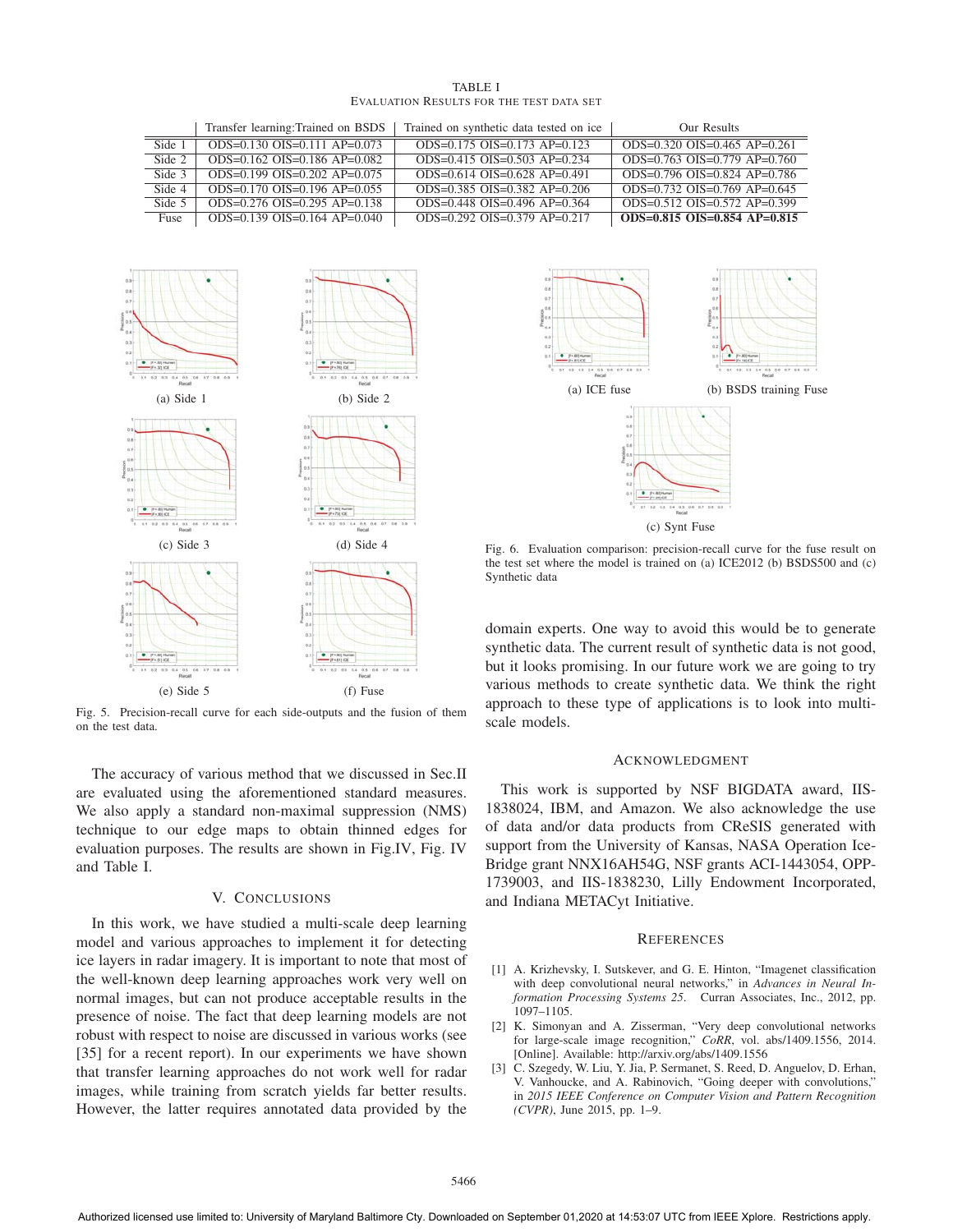- [4] C. Sheppard and M. Rahnemoonfar, "Real-time scene understanding for UAV imagery based on deep convolutional neural networks," in *Geoscience and Remote Sensing Symposium (IGARSS), 2017 IEEE International*. IEEE, 2017, pp. 2243–2246.
- [5] R. Girshick, J. Donahue, T. Darrell, and J. Malik, "Rich feature hierarchies for accurate object detection and semantic segmentation," in *2014 IEEE Conference on Computer Vision and Pattern Recognition*, June 2014, pp. 580–587.
- [6] B. Hariharan, P. Arbeláez, R. Girshick, and J. Malik, *Simultaneous Detection and Segmentation*. Cham: Springer International Publishing, 2014, pp. 297–312.
- [7] M. Rahnemoonfar and H. Alkittawi, "Spatio-temporal convolutional neural network for elderly fall detection in depth video cameras," in *2018 IEEE International Conference on Big Data (Big Data)*. IEEE, 2018, pp. 2868–2873.
- [8] M. Rahnemoonfar and C. Sheppard, "Deep count: fruit counting based on deep simulated learning," *Sensors*, vol. 17, no. 4, p. 905, 2017.
- [9] ——, "Real-time yield estimation based on deep learning," in *Autonomous Air and Ground Sensing Systems for Agricultural Optimization and Phenotyping II*, vol. 10218. International Society for Optics and Photonics, 2017, p. 1021809.
- [10] M. Rahnemoonfar, D. Dobbs, M. Yari, and M. J. Starek, "Discountnet: Discriminating and counting network for real-time counting and localization of sparse objects in high-resolution UAV imagery," *Remote Sensing*, vol. 11, no. 9, p. 1128, 2019.
- [11] C. Farabet, C. Couprie, L. Najman, and Y. LeCun, "Learning hierarchical features for scene labeling," *IEEE Transactions on Pattern Analysis and Machine Intelligence*, vol. 35, no. 8, pp. 1915–1929, Aug 2013.
- [12] M. Mostajabi, P. Yadollahpour, and G. Shakhnarovich, "Feedforward semantic segmentation with zoom-out features," in *2015 IEEE Conference on Computer Vision and Pattern Recognition (CVPR)*, June 2015, pp. 3376–3385.
- [13] M. Rahnemoonfar, M. Robin, M. V. Miguel, D. Dobbs, and A. Adams, "Flooded area detection from UAV images based on densely connected recurrent neural networks," in *Geoscience and Remote Sensing Symposium (IGARSS), 2017 IEEE International*. IEEE, 2018, pp. 3743–3746.
- [14] M. Rahnemoonfar and D. Dobbs, "Semantic segmentation of underwater sonar imagery with deep learning," in *Geoscience and Remote Sensing Symposium (IGARSS), 2017 IEEE International*. IEEE, 2019, pp. 9455– 9458.
- [15] F. Rodriguez-Morales, D. G.-G. Alvestegui, E. J. Arnold, R. D. Hale, S. Keshmiri, C. J. Leuschen, J. Li, J. D. Paden, and C. Cardenas, "Radar systems for ice and snow measurements onboard manned and unmanned aircraft," *IEEE Latin America Transactions*, vol. 16, no. 9, pp. 2473– 2480, 2018.
- [16] D. J. Crandall, G. C. Fox, and J. D. Paden, "Layer-finding in radar echograms using probabilistic graphical models," in *Pattern Recognition (ICPR), 2012 21st International Conference on*. IEEE, 2012, pp. 1530– 1533.
- [17] S. Lee, J. Mitchell, D. J. Crandall, and G. C. Fox, "Estimating bedrock and surface layer boundaries and confidence intervals in ice sheet radar imagery using mcmc," in *Image Processing (ICIP), 2014 IEEE International Conference on*. IEEE, 2014, pp. 111–115.
- [18] J. E. Mitchell, D. J. Crandall, G. C. Fox, M. Rahnemoonfar, and J. D. Paden, "A semi-automatic approach for estimating bedrock and surface layers from multichannel coherent radar depth sounder imagery," in *SPIE Remote Sensing*. International Society for Optics and Photonics, 2013, Conference Proceedings, pp. 88 921–88 926.
- [19] J. E. Mitchell, D. J. Crandall, G. Fox, and J. Paden, "A semi-automatic approach for estimating near surface internal layers from snow radar imagery," in *IGARSS*, 2013, Conference Proceedings, pp. 4110–4113.
- [20] M. Rahnemoonfar, M. Yari, and G. C. Fox, "Automatic polar ice thickness estimation from sar imagery," in *SPIE Defense+ Security*. International Society for Optics and Photonics, 2016, pp. 982 902– 982 902.
- [21] M. Rahnemoonfar, G. C. Fox, M. Yari, and J. Paden, "Automatic ice surface and bottom boundaries estimation in radar imagery based on level-set approach," *IEEE Transactions on Geoscience and Remote Sensing*, 2017.
- [22] M. Rahnemoonfar, , A. Abbassi, and F.-G. C. Paden, John, "Automatic ice thickness estimation in radar imagery based on charged particle concept," *IEEE International Geoscience and Remote Sensing Symposium*, 2017.
- [23] H. Kamangir, M. Rahnemoonfar, D. Dobbs, J. Paden, and G. Fox, "Deep hybrid wavelet network for ice boundary detection in radar imagery," in *IGARSS 2018-2018 IEEE International Geoscience and Remote Sensing Symposium*. IEEE, 2018, pp. 3449–3452.
- [24] C. Panton, "Automated mapping of local layer slope and tracing of internal layers in radio echograms," *Annals of Glaciology*, vol. 55, no. 67, pp. 71–77, 2014.
- [25] J. A. MacGregor, M. A. Fahnestock, G. A. Catania, J. D. Paden, S. P. Gogineni, S. K. Young, S. C. Rybarski, A. N. Mabrey, B. M. Wagman, and M. Morlighem, "Radiostratigraphy and age structure of the greenland ice sheet," *Journal of Geophysical Research: Earth Surface*, vol. 120, no. 2, pp. 212–241, 2015.
- [26] L. S. Koenig, A. Ivanoff, P. M. Alexander, J. A. MacGregor, X. Fettweis, B. Panzer, R. R. Forster, I. Das, J. R. McConnell, M. Tedesco *et al.*, "Annual greenland accumulation rates (2009–2012) from airborne snow radar," *The Cryosphere*, vol. 10, no. 4, 2016.
- [27] B. Medley, I. Joughin, B. Smith, S. B. Das, E. J. Steig, H. Conway, S. Gogineni, C. Lewis, A. S. Criscitiello, J. R. McConnell *et al.*, "Constraining the recent mass balance of pine island and thwaites glaciers, west antarctica, with airborne observations of snow accumulation," *The Cryosphere*, vol. 8, no. 4, pp. 1375–1392, 2014.
- [28] J. Canny, "A computational approach to edge detection," *IEEE Transactions on pattern analysis and machine intelligence*, no. 6, pp. 679–698, 1986.
- [29] D. Marr and E. Hildreth, "Theory of edge detection," *Proceedings of the Royal Society of London. Series B. Biological Sciences*, vol. 207, no. 1167, pp. 187–217, 1980.
- [30] P. Dollár and C. L. Zitnick, "Fast edge detection using structured forests," *IEEE transactions on pattern analysis and machine intelligence*, vol. 37, no. 8, pp. 1558–1570, 2014.
- [31] S. Xie and Z. Tu, "Holistically-nested edge detection," in *Proceedings of the IEEE international conference on computer vision*, 2015, pp. 1395– 1403.
- [32] I. Sutskever, J. Martens, G. Dahl, and G. Hinton, "On the importance of initialization and momentum in deep learning," in *International conference on machine learning*, 2013, pp. 1139–1147.
- [33] S. Konishi, A. L. Yuille, J. M. Coughlan, and S. C. Zhu, "Statistical edge detection: Learning and evaluating edge cues," *IEEE Transactions on Pattern Analysis and Machine Intelligence*, vol. 25, no. 1, pp. 57–74, 2003.
- [34] P. Arbelaez, M. Maire, C. Fowlkes, and J. Malik, "Contour detection and hierarchical image segmentation," *IEEE transactions on pattern analysis and machine intelligence*, vol. 33, no. 5, pp. 898–916, 2011.
- [35] D. Heaven, "Why deep-learning ais are so easy to fool," pp. 163–166, 2019.